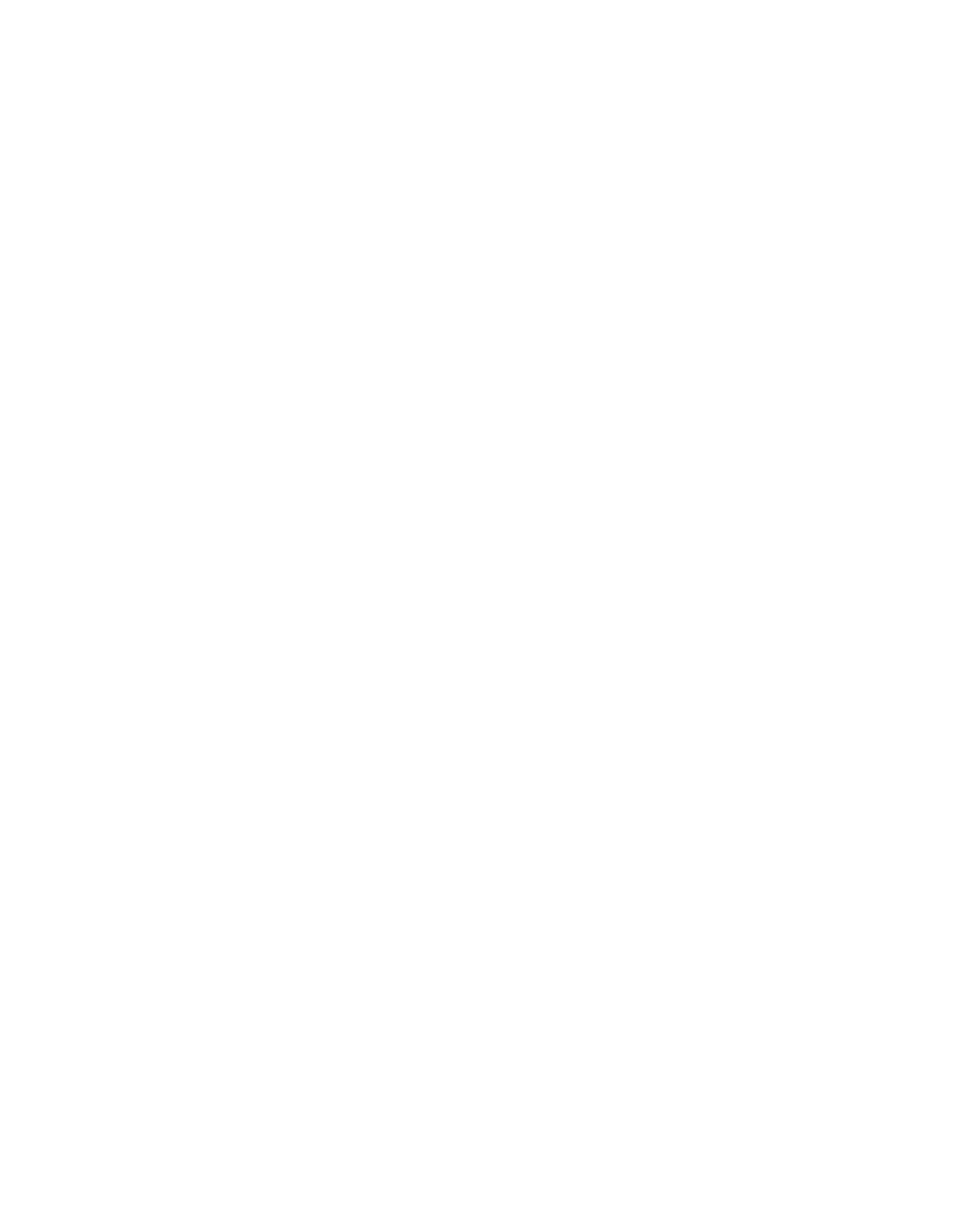#### **BURKE, Justice.**

[ $[$ [1] The Petitioner, JB,<sup>1</sup> is a minor who was charged as an adult with nine felonies arising from a home invasion and the resulting deaths of two individuals. He was fifteen at the time of the crimes. Prior to trial, JB filed a Motion to Transfer Proceedings to Juvenile Court. The district court denied the motion. JB then filed a Petition for Writ of Review seeking interlocutory review of that decision. In support of his Petition, he claimed that the district court improperly placed the burden on him to establish that the case should be transferred to juvenile court. We granted the Petition. Upon review, we conclude that the district court erred in failing to assign the burden of persuasion to the State to establish that the case should not be transferred to juvenile court. Accordingly, we reverse and remand for further proceedings.

### *ISSUE*

[¶2] Although JB lists nine issues in his brief, we find a single issue to be dispositive: Did the district court improperly place the burden of persuasion on JB rather than on the State?

## *FACTS*

[¶3] On March 14, 2012, JB was charged with two counts of first degree murder, two counts of conspiracy to commit first degree murder, two counts of aggravated robbery, two counts of conspiracy to commit aggravated robbery, and one count of first degree arson. The prosecution alleged that JB had assisted three adults in their plan to rob and kill two victims in their home. It asserted that two of the adults entered the victims' home and robbed and attacked them, while JB and the other adult stayed outside to act as lookouts and messengers. Later, JB entered the home, and as instructed by one of the adults, allegedly struck one of the victims on the head with a dresser drawer. The prosecution alleged that JB may have struck the killing blow. It was further alleged that JB and one of the adults attempted to set fire to the home.

[¶4] Although JB was fifteen when the crimes were allegedly committed, he was charged in district court as an adult. JB moved to transfer his case to juvenile court. In his memorandum in support of the motion to transfer, JB asserted that he did not

<sup>&</sup>lt;sup>1</sup> We generally use a minor's name when he has been charged as an adult. However, pursuant to Wyo. Stat. Ann. § 14-6-224(b) (LexisNexis 2011), hearings on motions to transfer proceedings to juvenile court are closed to the public. The district court closed the hearing in JB's case, and pleadings and orders connected to the motion to transfer were filed under seal. We granted JB's motion to continue treating this as a confidential case and, accordingly, we identify the Petitioner by his initials.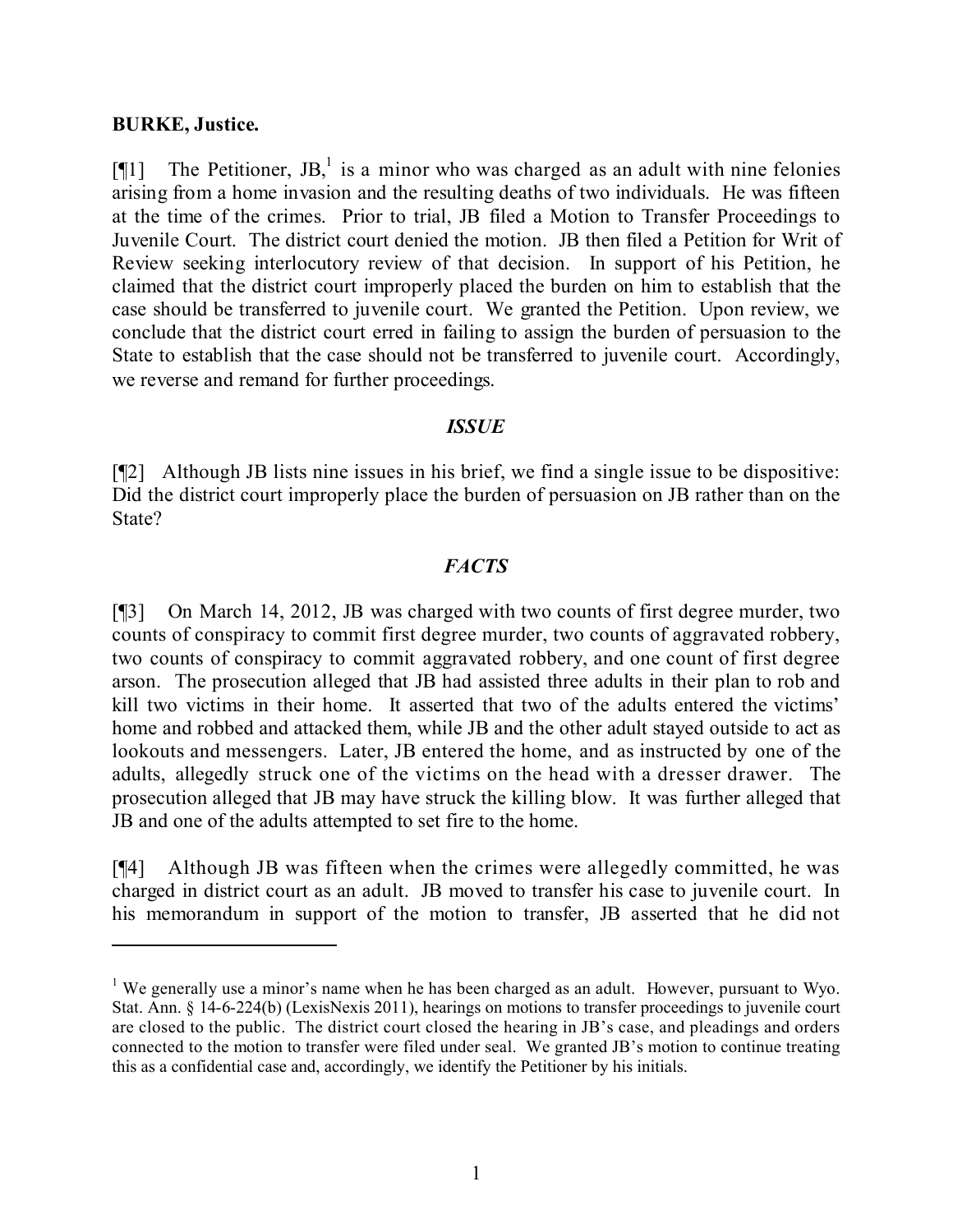participate in the planning of the crimes, but was coerced into participating by the adults. He emphasized that he was developmentally challenged and immature, and likely to be rehabilitated by the services and facilities available to the juvenile court. The State resisted the motion. After substantial briefing from the parties, the district court held a hearing and, ultimately, denied the motion. JB filed a Petition for Writ of Review, seeking to challenge the district court's denial of his motion to transfer the proceedings to juvenile court. We granted the Petition.

## *STANDARD OF REVIEW*

[¶5] "Allocation of the burden of proof is a matter of law." *Dan's Supermarket v. Pate*, 2001 WY 104, ¶ 8, 33 P.3d 1121, 1124 (Wyo. 2001); *JM v. Department of Family Servs.*, 922 P.2d 219, 221 (Wyo. 1996). We review questions of law *de novo*. *Amoco Prod. Co. v. EM Nominee Partnership Co*., 2 P.3d 534, 540 (Wyo. 2000).

### *DISCUSSION*

[¶6] Under Wyoming's Juvenile Justice Act, cases against minors fourteen or older who are charged with violent felonies "may be originally commenced either in the juvenile court or in the district court." Wyo. Stat. Ann. § 14-6-203(f)(iv). A minor being prosecuted in district court may move to have the proceedings transferred to juvenile court pursuant to Wyo. Stat. Ann.  $\S 14-6-237(g)$ , which provides as follows:

> If any proceeding commenced in the district court is within the concurrent jurisdiction of the juvenile court, the district court may on motion of any party or on its own motion order any proceeding transferred to the juvenile court. The district court judge may, after notice and hearing, find the matter more properly suited to disposition under the provisions of this act. The order of transfer confers upon the juvenile court full jurisdiction in the matter as if originally commenced in the juvenile court.

Subsection (b) of this statute sets forth the criteria to be considered by the court when making transfer decisions:

> The court shall order the matter transferred to the appropriate court for prosecution if after the transfer hearing it finds that proper reason therefor exists. The determinative factors to be considered by the judge in deciding whether the juvenile court's jurisdiction over such offenses will be waived are the following: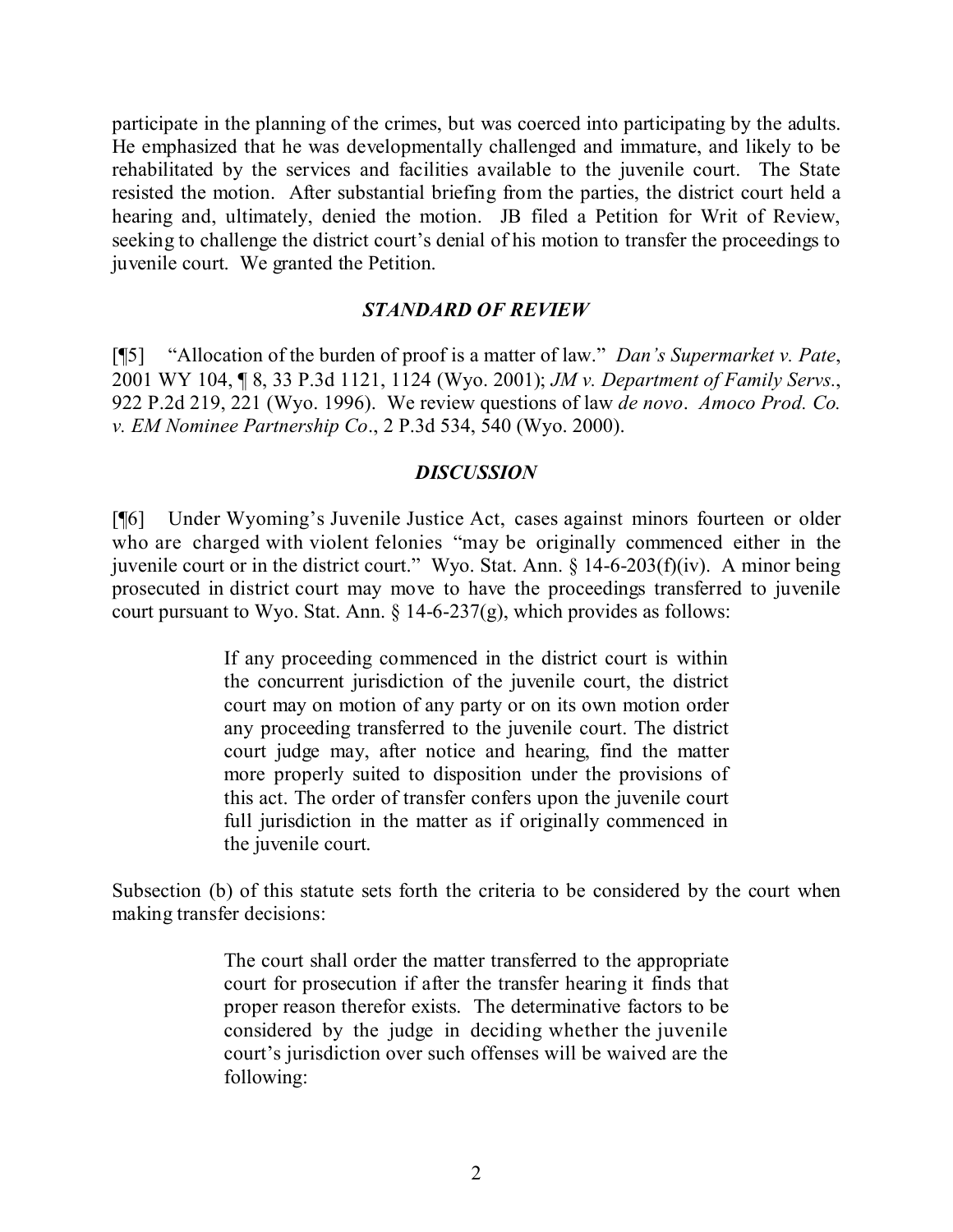(i) The seriousness of the alleged offense to the community and whether the protection of the community required waiver;

(ii) Whether the alleged offense was committed in an aggressive, violent, premeditated or willful manner;

(iii) Whether the alleged offense was against persons or against property, greater weight being given to offenses against persons especially if personal injury resulted;

(iv) The desirability of trial and disposition of the entire offense in one (1) court when the juvenile's associates in the alleged offense are adults who will be charged with a crime;

(v) The sophistication and maturity of the juvenile as determined by consideration of his home, environmental situation, emotional attitude and pattern of living;

(vi) The record and previous history of the juvenile, including previous contacts with the law enforcement agencies, juvenile courts and other jurisdictions, prior periods of probation to this court, or prior commitments to juvenile institutions;

(vii) The prospects for adequate protection of the public and the likelihood of reasonable rehabilitation of the juvenile (if he is found to have committed the alleged offense) by the use of procedures, services and facilities currently available to the juvenile court.

[¶7] As noted above, the district court denied JB's motion to transfer the case to juvenile court. The district court set forth its reasoning in a sixteen-page written decision discussing all of the statutory factors. In its order, the district court stated that JB "has the burden of demonstrating, by a preponderance of the evidence, that this case should be transferred from District Court to Juvenile Court." It concluded that JB "failed to show, by a preponderance of the evidence, that the proceedings in this case should be transferred to Juvenile Court." Relying on our decision in *Hansen v. State*, 904 P.2d 811 (Wyo. 1995), JB claims that the district court erred in assigning the burden of persuasion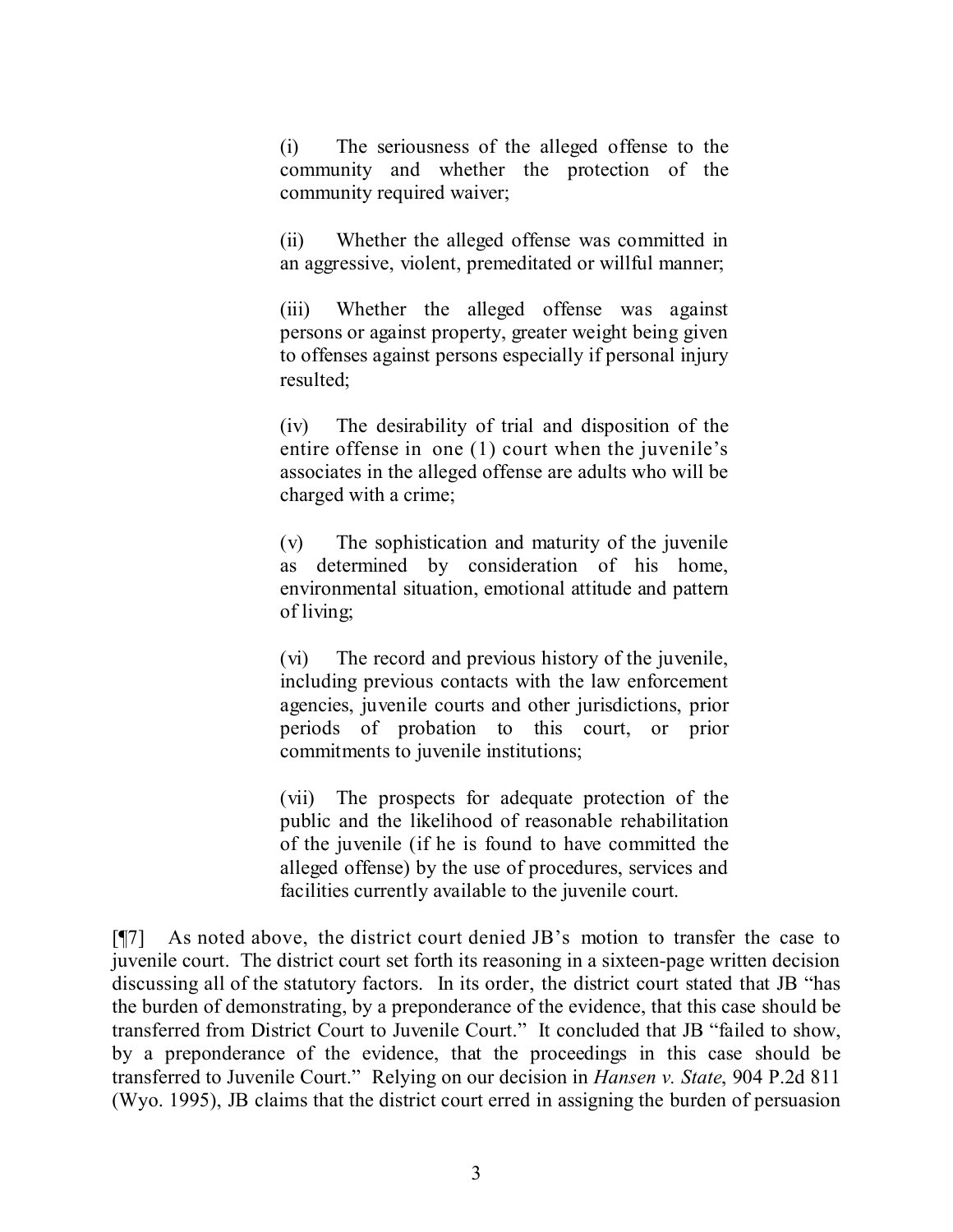to him. We agree.

[¶8] In *Hansen*, we considered two consolidated petitions for writs of review. In one, sixteen-year-old Arthur Hansen was charged as an adult in district court. His motion to transfer the proceedings to juvenile court was denied, and he petitioned for review of that decision. *Id*. at 814-15. In the other, proceedings in juvenile court were initiated against fifteen-year-old Derek Pappan. The State's motion to transfer his case to district court was granted, and he petitioned for review. *Id*. at 815. Both petitioners claimed that Wyoming's Juvenile Justice Act was "defective in failing to assign a burden of proof." *Id.* at 823.

[¶9] In each case, the court had assigned the burden of persuasion to the State. We approved of that allocation of the burden, explaining as follows:

> The phrase "burden of proof" is applied to two related, but different, concepts which occur in connection with pretrial hearings. The burden of producing evidence is assigned to one party or the other and, likewise, the burden of persuasion is assigned to one party or the other. The interrelation and dynamics of these concepts is described in 1 CHRISTOPHER B. MUELLER & LAIRD C. KIRKPATRICK, FEDERAL EVIDENCE § 62, at 301 (2d ed. 1994):

> > To say that a party bears the burden of producing evidence is to say she runs the risk of losing automatically (on a motion to dismiss or for judgment as a matter of law) if she does not offer sufficient evidence to enable a reasonable person to find in her favor. At the outset, usually the party who bears the burden of persuasion also bears the burden of production. . . .

> > To say that a party bears the burden of persuasion (or the risk of nonpersuasion) is to say she can win only if the evidence persuades the trier of the existence of the facts that she needs in order to prevail. Ordinarily that means that she wins only if, on the basis of the evidence, the facts seem more likely true than not. Perhaps because this burden operates at the end of trial, courts often say it never "shifts." (Footnote omitted.)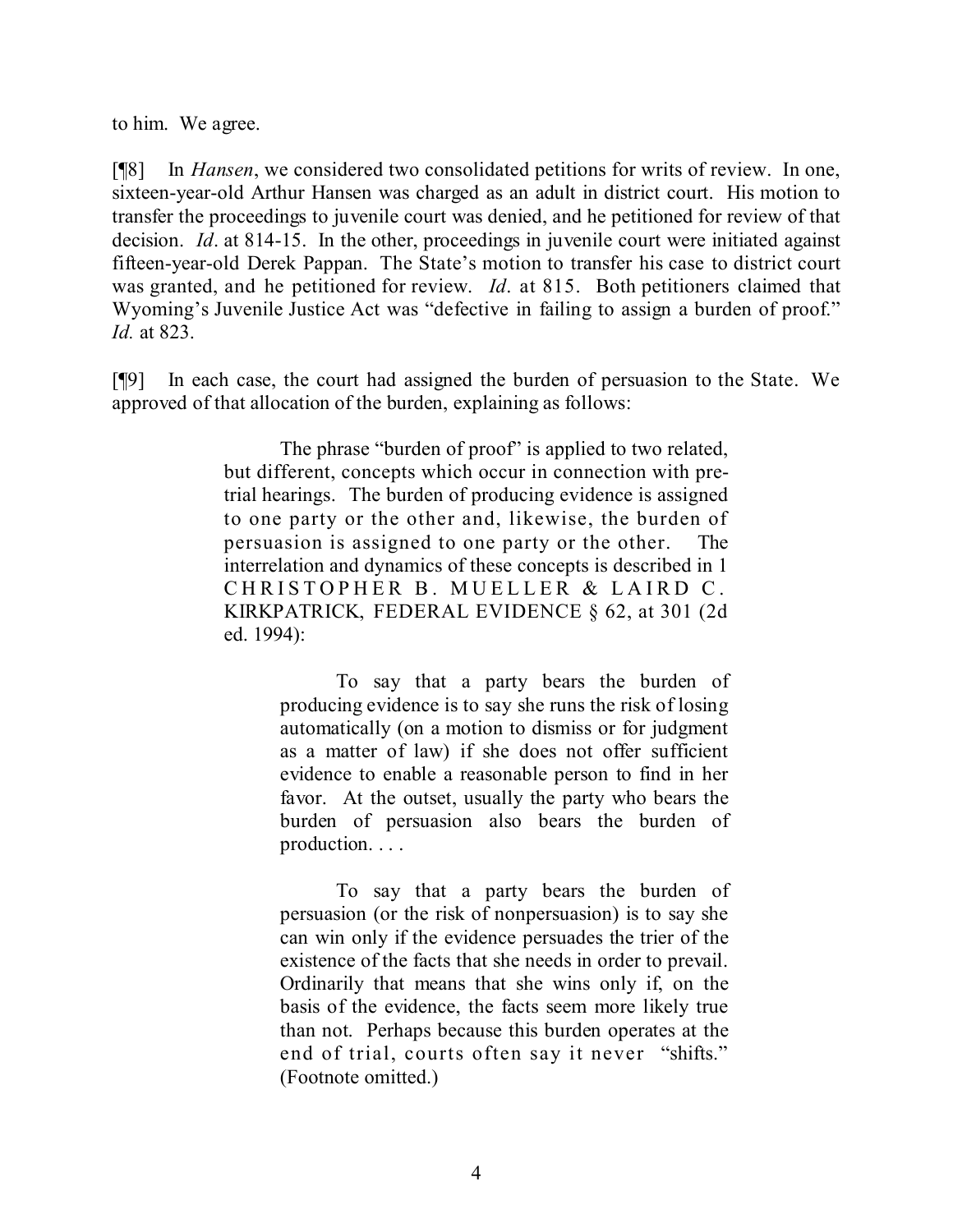*In both of these cases, the State was assigned the burden of persuading the court that the evidence supported the factors justifying the trial of the juvenile in district court.* The burden of producing evidence appropriately is assigned to the party seeking relief. In Pappan's case, that was the prosecuting attorney who moved to transfer from juvenile court to district court. In the case of Hansen, that burden of producing evidence belonged to Hansen who moved to transfer the case from district court to juvenile court.

We reiterate that, in both of these pre-trial hearings, the court and the parties clarified the burden of persuasion prior to the end of the respective hearings.

*Id.* at 823-24 (emphasis added).

[¶10] JB's case is similar to Mr. Hansen's, in that criminal charges were filed in the district court and the motion for transfer to juvenile court was denied. In the instant case, the record does not indicate that there was any discussion between the court and the parties regarding the allocation of the burden of proof. The record reflects that JB presented his evidence first. That is consistent with our statement in *Hansen* that the "burden of producing evidence appropriately is assigned to the party seeking relief." *Id*.<sup>2</sup> In its written decision, however, the district court placed the burden of persuasion squarely on JB. We established in *Hansen* that the burden of persuasion in transfer motions is assigned to the State. *Id.* at 824. The district court's failure to assign the burden of persuasion to the State in this case was error.

[¶11] The State contends that the district court's decision should be affirmed for two principal reasons. First, the State asserts that JB did not object to the burden of persuasion assigned by the district court, and therefore waived his objection. The State did not cite any authority indicating that the correct allocation of the burden of proof can be waived. Our cases involving waiver tend to deal with the waiver of constitutional

<sup>&</sup>lt;sup>2</sup> Many commentators and courts, including this Court, have defined the term burden of production in various ways. For example, in addition to our explanation in *Hansen*, we have said that the burden of production "is also known as the burden of producing evidence or going forward with the evidence. The burden involves the obligation of a party to present, at the appropriate time, evidence of sufficient substance on the issue involved to permit the fact finder to act upon it." *Joyner v. State*, 2002 WY 174, ¶ 18, 58 P.3d 331, 337 (Wyo. 2002). Rather than attempting another definition here, we will merely clarify that the party bearing the burden of production is the party that will lose if he produces *no* evidence to support his assertion. *See generally* John T. McNaughton, *Burden of Production of Evidence: A Function of a Burden of Persuasion*, 68 Harvard L. Rev. 1382 (1955).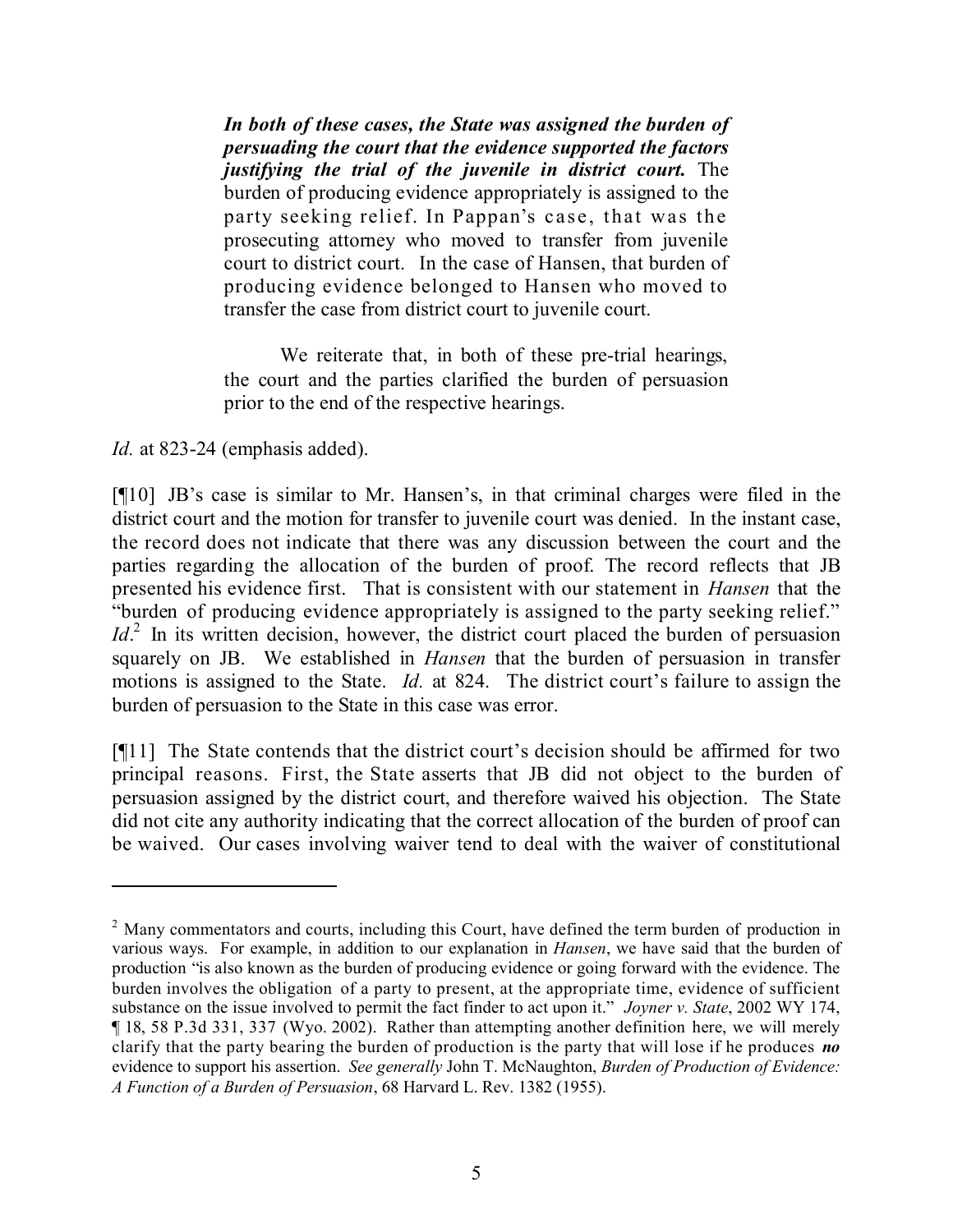rights. *E*.*g*., *Craft v. State*, 2011 WY 142, ¶ 12, 262 P.3d 1253, 1256 (Wyo. 2011) (waiver of right to counsel); *Barker v. State*, 2005 WY 20, ¶ 16, 106 P.3d 297, 301 (Wyo. 2005) (waiver of right to testify); *Bush v. State*, 2003 WY 156, ¶ 6, 79 P.3d 1178, 1181 (Wyo. 2003) (waiver of right to appeal).

[¶12] Moreover, in *Craft*, *Barker*, *Bush*, and other cases, we have consistently indicated that waivers must be knowing and voluntary to be valid. There is no indication in this case that JB made a knowing and voluntary waiver. The record reflects that the issue was not discussed by either party in their pleadings or oral arguments, or by the district court until it issued its order. Until the district court issued its decision, JB had no knowledge of how the burden of persuasion was being allocated. The State relies upon a brief exchange during the hearing to support its claim of waiver. At one point in the hearing, the prosecutor asserted that JB "has got the burden of persuasion today." However, that was in the broader context of an objection to JB's attempt to call the State's expert as a witness. In context, the prosecutor's brief reference to the burden of persuasion was not sufficient to demonstrate that JB voluntarily and knowingly waived the issue.

[¶13] Second, the State asserts that where "Wyoming statutes do not assign either party the burden of persuasion, this Court has held that it 'may be judicially or legislatively assigned.'" *Hansen*, 904 P.2d at 823. "In this case," the State continues, "the district court's decision letter showed that it assigned JB the burden of persuasion – as this Court allows it to do." Our statement in *Hansen* that burdens may be judicially or legislatively assigned meant that if the legislature does not assign a burden, a court may do so. Because the Wyoming Juvenile Justice Act did not assign burdens of proof legislatively, we did so judicially, placing the burden of persuasion in motions to transfer on the State. Contrary to the State's argument, once this Court has judicially assigned a burden of persuasion, district courts may not disregard that precedent and reassign the burden on a case-by-case basis.

[¶14] Because the issue of the burden of persuasion is dispositive, we need not resolve JB's other issues. Most of the remaining issues may be fairly characterized as objections to the way the district court evaluated the statutory factors set forth in Wyo. Stat. Ann. § 14-6-237(b). The weight to be given these factors is a matter "within the sound discretion of the court." *Hansen*, 904 P.2d at 824. Because the district court will need to re-weigh these factors on remand, it serves little purpose to review how it weighed them previously.

[¶15] One issue raised by JB, however, deserves further comment. One of the statutory factors to be considered when deciding a motion to transfer is the "seriousness of the alleged offense to the community and whether the protection of the community required waiver." Wyo. Stat. Ann.  $\S$  14-6-237(b)(i). Four separate times in its decision, the district court repeated that "There are no crimes more serious than 'violent felony' crimes in Wyoming." In his brief, JB asserts that: